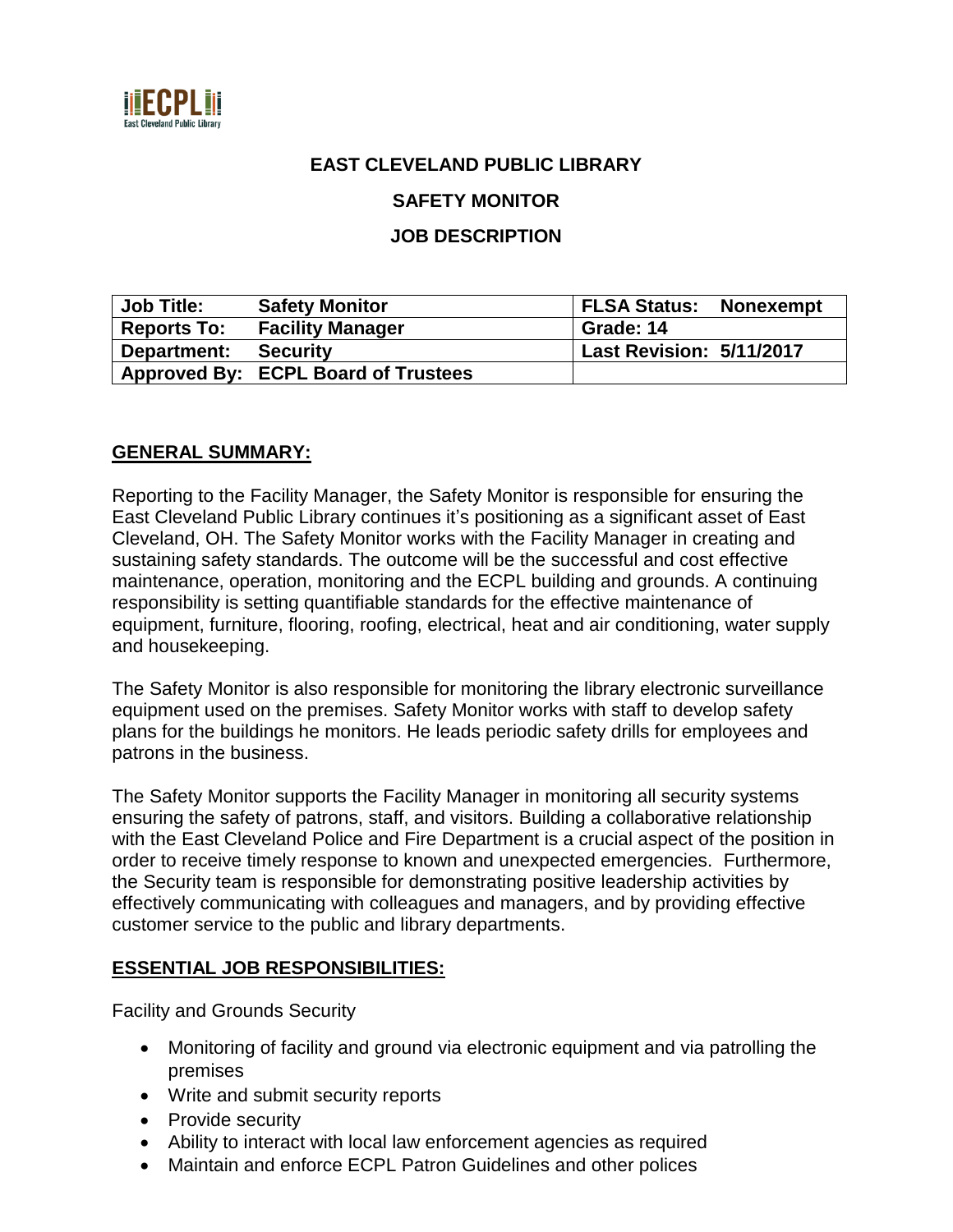- Protect library patrons, staff and property
- Conduct routine patrols through roving
- Respond to alarms and distress calls
- Ensure all security systems and CCTV are working properly
- Assists in the development of policies and procedures
- Serves as a resource person to staff in processing complaints, concerns suggestions and service questions.
- Prepares and maintains department security and police reports and complies statistics
- Ability to deal with various levels of personality traits and maintain self-control
- Ability to conduct oneself in a professional and efficient manner during interaction with library users.
- Ability to integrity and basic desire to protect and serve
- Ability to provide written statements and carry investigations

## **Work Environment and Physical Requirements**

 Works normal working hours but is responsible for security during special events and facility emergencies which often take place during evening, weekend and holidays. Work sometimes may require travel to conferences and seminars. Incumbent is continuously faced with a number of projects considered to be high priority.

# **QUALIFICATIONS:**

- Associate Degree or High School diploma with equivalent continuing education, certifications in security protocol and procedures
- Current and valid driver's license

# **SKILLS:**

- Knowledge of Library policies and procedures
- Good communication and interpersonal skills
- Ability to work in a diverse urban environment
- Critical thinking skills
- Must be able to observe situations and make appropriate response
- Must be able to work with speed
- Ability to deal with various levels of personality traits and maintain self-control
- Ability to conduct oneself in a professional and efficient manner during interaction with library users.
- Ability to integrity and basic desire to protect and serve
- Ability to provide written statements and carry investigations
- Demonstrated competency in using equipment, materials and supplies utilized in building security and maintenance.
- Participates in long-range planning related to department with appropriate mathematic sills
- Financial/budget development and implementation.